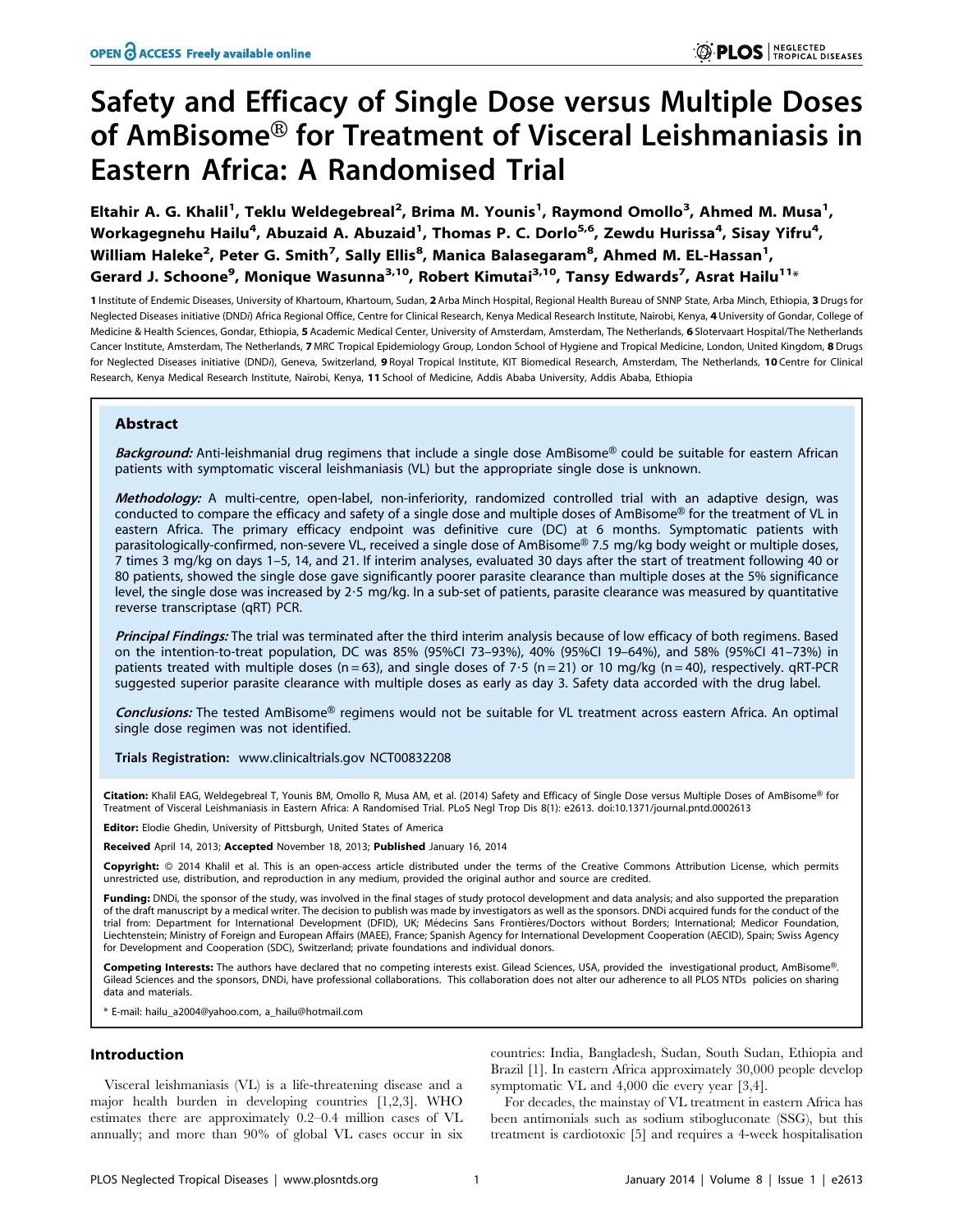# Author Summary

Visceral leishmaniasis is a potentially fatal disease which affects 0.2–0.4 million people every year, principally in South-East Asia, Latin America or Eastern Africa. Currently the safest drug in use is AmBisome®, which cures 90% of patients in India at 5 mg/kg, and is even more effective at higher doses (10 mg/kg) or in combination with miltefosine or paromomycin. These regimens have been shown to be equally cost-effective in India. However, the drug requires a cold chain for storage and reconstitution prior to injection. Although it is licensed for use in eastern Africa, in practice it is mainly used as a second-line treatment. A small study carried out in Kenya indicated that a higher dose is necessary in eastern Africa in contrast to Asia. This study aimed to determine the minimum single dose that is safe and effective for treatment of eastern African VL patients so as to be used in simplified treatment regimens. However, the tested regimens were found to be ineffective, and an optimal single dose that could potentially be used in simplified treatment regimens was not identified.

imposing a huge economic burden on families [6]. Monotherapy with intramuscular paromomycin (PM) for 3 weeks was shown to be less efficacious in eastern Africa [7] than in Asia [8], but a 17 day treatment with a combination of SSG and PM showed good efficacy and is now recommended as first-line treatment by WHO. However, this treatment also requires a relatively long treatment course and twice daily injections [8]. Currently, the safest antileishmanial drug is AmBisome®, a liposomal amphotericin B formulation with significantly diminished renal toxicity [9]. In trials in India, cure rates of around 90% were obtained with single AmBisome® doses of 5 mg/kg [9]. In addition, 95% efficacy was achieved with higher single doses (10 mg/kg) or when used in combination with miltefosine or paromomycin [10]. Although licensed and recommended for first-line treatment of VL in immunocompetent patients [11], Ambisome<sup>®</sup> use in eastern Africa has been mostly limited to second line treatment in a few centres mainly due to its high cost and cold storage requirements [12]. A small study with  $AmBisome^{\circledR}$  conducted in Kenya indicated higher doses were required than had been used in studies in India. Doses of 2 mg/kg given 3, 5, or 7 times to groups of 10 patients resulted in cure rates of 20%, 90%, and 100% respectively [13].

The aim of this study was to determine the minimum efficacious and safe single dose for the likely future use of the drug as part of a shorter course of treatment regimen for eastern African VL patients. The trial was undertaken with the goal of ultimately identifying a short and simplified treatment regimen that includes AmBisome®. Such a regimen will improve patient compliance and will have the advantage of a reduced cost.

# Methods

The study design and protocol have been published, in compliance with CONSORT requirements [14]. The protocol was approved in Ethiopia, Sudan and UK by the authors' Institutional and National Ethics Committees. These committees were: the Research Ethics Institutional Review Board of the Faculty of Medicine – Addis Ababa University; The Institutional Review Board of the University of Gondar; the National Ethics Review Committee (NERC) at the Ethiopian Science & Technology Commission (ESTC); the Health Research Ethics Committee of the Institute of Endemic Diseases (University of Khartoum) and the Directorate of Health Research in the Federal Ministry of Health (Sudan); and the Ethics Committee of the London School of Hygiene and Tropical Medicine. The study was conducted in accordance with the declaration of Helsinki, ICH GCP guidelines, and all applicable legal requirements. All study subjects participated in the study voluntarily, and signed a written 'Informed Consent Form' (ICF). The parents or guardians of study participants under the age of 18 years provided written informed consent on their behalf. In addition, minors (age 12–17 years) signed a written assent form. The study was registered at www. clinicaltrials.gov (Clinical Trials Registration number NCT00832208) prior to trial initiation and patient recruitment.

# Study design

The study was designed as a multi-centre, open-label, noninferiority, randomized controlled trial, using a sequential-step design to evaluate the efficacy and safety of a single dose treatment regimen of intravenous  $AmBisome^{\circledR}$  (either 7.5, 10.0, 12.5 or 15.0 mg/kg body weight) compared to the reference multiple dose regimen currently approved in the USA: 3 mg/kg body weight on days 1 to 5, 14, and 21. The single dose tested in the first cohort was 7?5 mg/kg body weight (figure 1, the consort flowchart). Two interim analyses were planned, after enrolment of 20 and 40 patients per arm, for early detection of inefficacious single doses, based on parasite clearance at day 30 (figure 2) and/or worsening clinical conditions. If the stopping rule was met, the single dose was increased by 2?5 mg/kg and recruitment into the two arms restarted. The multiple dose treatment remained the same throughout. Non-responders to treatment were considered treatment failures and received rescue medication (multiple dose  $AmBisome^{\circledR}$  regimen for single-dose failures and SSG for multiple dose failures).

# Study population

Patients with age of at least 4 years, confirmed HIV-negative, parasitologically-confirmed non-severe VL, were enrolled in three centres: (1) Gondar University Hospital, Amhara Regional State, Northern Ethiopia; (2) Arba Minch Hospital, Gamo Gofa Zone, Southern Nations, Nationalities and Peoples Regional State, Southern Ethiopia; and per protocol amendment (3) Ministry of Health Hospital, Kassab, Gedaref State, Eastern Sudan from May 2009 to September 2010. Exclusion criteria were signs/symptoms of severe VL (patients who were very weak, unable to walk, bleeding, jaundiced, suffering from sepsis and other concomitant infections/illnesses); anti-leishmanial or unlicensed investigational treatments within six months; underlying chronic disease such as severe cardiac, pulmonary, renal, or hepatic impairment; serum creatinine outside the normal range; liver function tests more than 3 times the normal range; platelet count less than 40,000/mm3; known alcohol abuse; pregnancy or lactation; concomitant acute drug usage for malaria and bacterial infection; pneumonia within last 7 days; known hypersensitivity to  $AmB$ isome® or amphotericin B; any other condition which may invalidate the trial.

# Interventions

On pre-specified treatment days, AmBisome® dosage was calculated according to body weight. Preparation included reconstitution with sterile water for injection and filtration according to the manufacturer's instructions. Administration was by slow intravenous infusion in 5% dextrose solution. During infusion, patients were closely observed with regular monitoring of vital signs (blood pressure and pulse). A test dose was administered in the first 10 minutes of infusion, and the patients carefully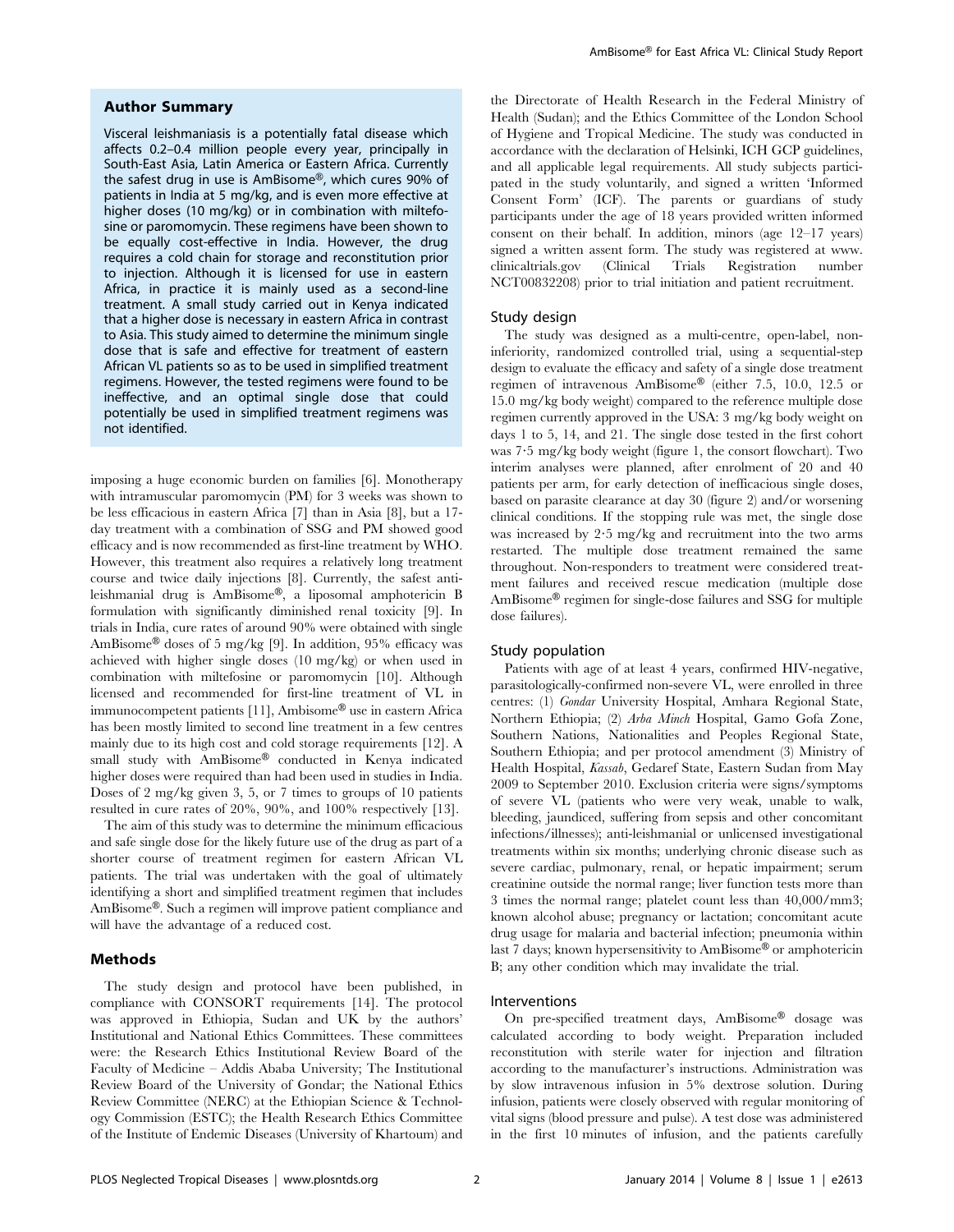

Figure 1. Patient flow chart. Consort Patient flow chart: AmBisome® multi dose vs. single dose, ITT Intention to treat, PP per protocol, LTFU Lost to Follow-up.

doi:10.1371/journal.pntd.0002613.g001

observed for 30 minutes. The time of treatment and dosage was recorded.

# Randomisation and blinding

Patients were randomized to receive either treatment using a computer-generated randomisation list, stratified by site. Individual treatment allocations were placed in sealed, opaque envelopes which were opened after a patient had been entered into the trial. It was not possible to blind patients or treating physicians due to the nature of the intervention.

#### **Endpoints**

Primary (definitive/final cure) and secondary (initial cure) efficacy endpoints were determined by parasitological assessment, as the most objective and consistent method across treatment centres at six months follow-up and at Day 30, respectively. Day 30 was considered as the end of treatment time point for initial cure assessment. Definitive cure was defined as absence of parasites in tissue aspirates (bone marrow, lymph node or spleen) with no relapse of signs and symptoms of VL during six months follow-up. Initial cure was defined on day 30 by absence of parasites in tissue aspirates. For patients with detectable parasites at initial cure assessment, clinical and biological assessments were used, in addition to parasitological results, to ascertain the need for rescue treatment at the end of study treatment at the discretion of the treating clinician, according to the protocol. Patients with a presence of parasites at initial assessment of cure but who were clinically well were invited to return after one month to further assess their status and need for rescue treatment. Patients who did not clear parasites at end of treatment but did by six months follow-up, in the absence of a requirement for additional rescue treatment, were classified as treatment successes at six months as patients who were slow responders, in line with previous trials in the region [7]. Assessment of safety involved monitoring vital signs, documentation of patients' complaints about the treatments, and haematological and biochemical measurements evaluated on days 2 to 5, 7, 14, 21 and 30, and at 3 and 6 months. Treatment emergent adverse events (TEAE) were classified according to the Medical Dictionary for Regulatory Activities (MedDRA). Treatment emergent events were those with onset between day 1 of treatment and day 60 inclusive.

Peripheral Blood Parasitaemia: In Kassab, per protocol amendment, peripheral blood samples were analysed for parasite load in a subset of 5 consenting patients in each of the 10 mg/kg single dose and multiple dose arms. For this, a validated quantitative reverse-transcriptase polymerase-chain-reaction (qRT-PCR) method targeting Leishmania 18S ribosomal RNA was used [15]. Genetic material was extracted using a modified Boom-method [15,16,17]. qRT-PCR analysis using a Bio-Rad CFX-96 real-time machine (Bio-Rad, Veenendaal, the Netherlands) was performed at Koninklijk Instituut voor de Tropen  $(KIT)$ .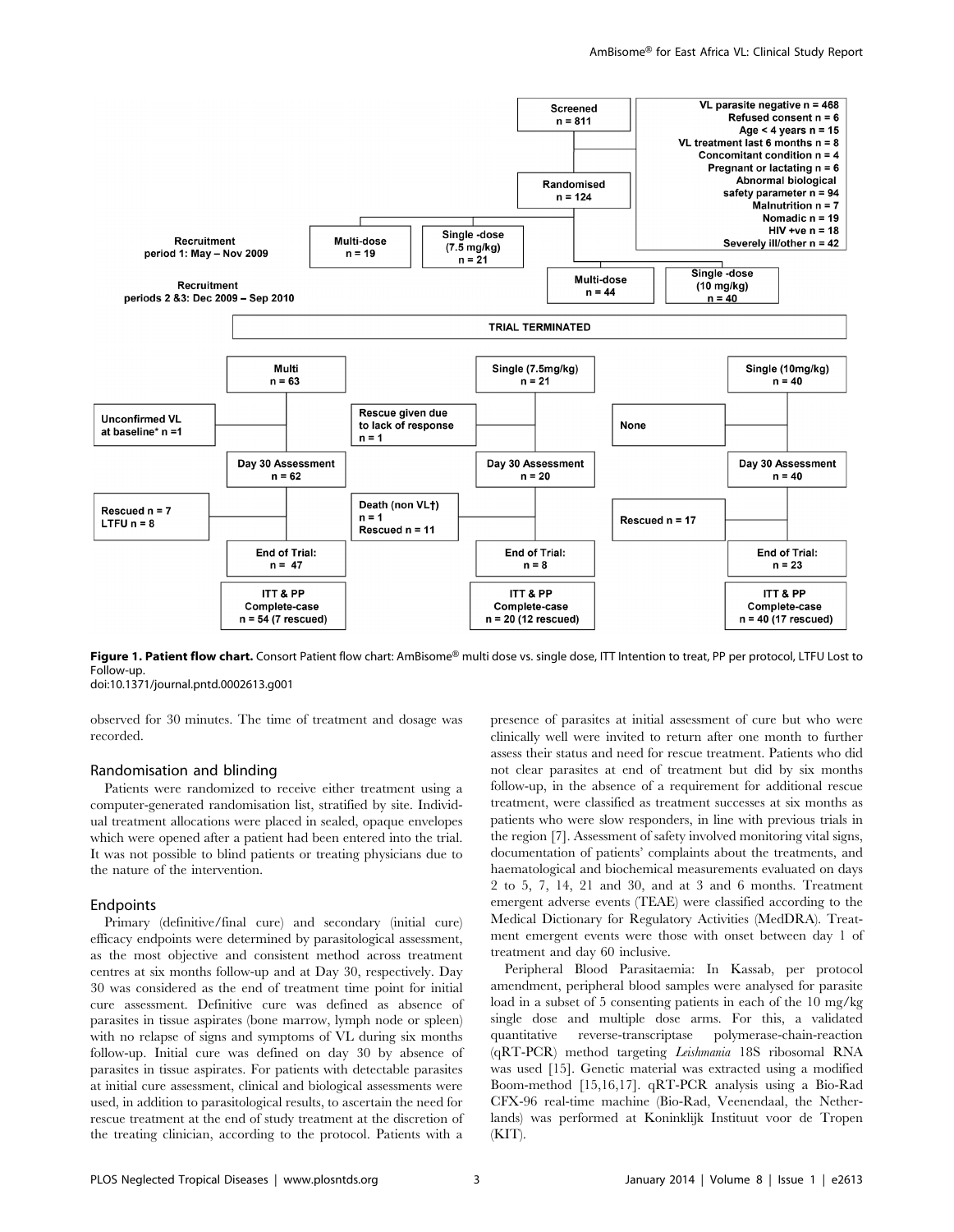

Figure 2. Summary of study design. Interim analyses were based on day 30 cure in the Intention-to-Treat (ITT) population. iv intravenous, mg/kg/ day milligram/kilogram body weight/day. doi:10.1371/journal.pntd.0002613.g002

# Sample size

For the primary endpoint comparison, 120 patients per arm would provide 80% power to detect non-inferiority within a margin of 10%, assuming 95% cure in the reference arm, a one-sided alpha of  $0.05$  and  $15\%$  loss-to-follow-up. In interim analyses, 20 patients per arm would provide 90% power to detect a difference of at least 35% in parasite clearance rate at day 30, assuming 95% cure in the reference arm and a two-sided alpha of 0.05. With 40 patients per arm, there would be 90% power to detect a difference of at least 25% under the same assumptions.

#### Statistical analysis

Interim analyses were based on day 30 cure in the Intention-to-Treat (ITT) population. Decision-making at each interim analysis was based on a test of difference between the parasite clearance rates in the single dose arm and multiple dose arms. If the single dose arm showed significantly poorer efficacy  $(P<0.05)$ , the singledose was increased prior to re-starting recruitment. Patients allocated to the multiple-dose arm for discontinued single-dose comparisons were not included in comparisons of higher single doses.

Key assumptions for the planned final analysis were not met due to low efficacy in the multi-dose arm and the trial was terminated prematurely (see Results). Cumulative data for each treatment regimen were used to calculate the percentage of patients cured, with exact binomial 95% confidence intervals (CI), at day 30 and 6 months follow-up in ITT and per-protocol (PP) analysis populations. Patients with missing outcome data were excluded from analyses. For safety, the number and percentage of patients per arm experiencing adverse events (AEs) were summarised, for AEs with cumulative incidence higher than 10%. For parasite clearance from peripheral blood, a linear mixed effects regression model using the natural log-transformed parasite loads was applied to estimate the time to clear 50% and 90% of parasites for each individual. Model performance and significance were assessed by analysis of variance (ANOVA).

# Results

## Baseline characteristics

The most commonly presenting VL symptoms were fever and weight loss, followed by loss of appetite, abdominal swelling, and cough; less commonly observed were epistaxis, diarrhoea, and skin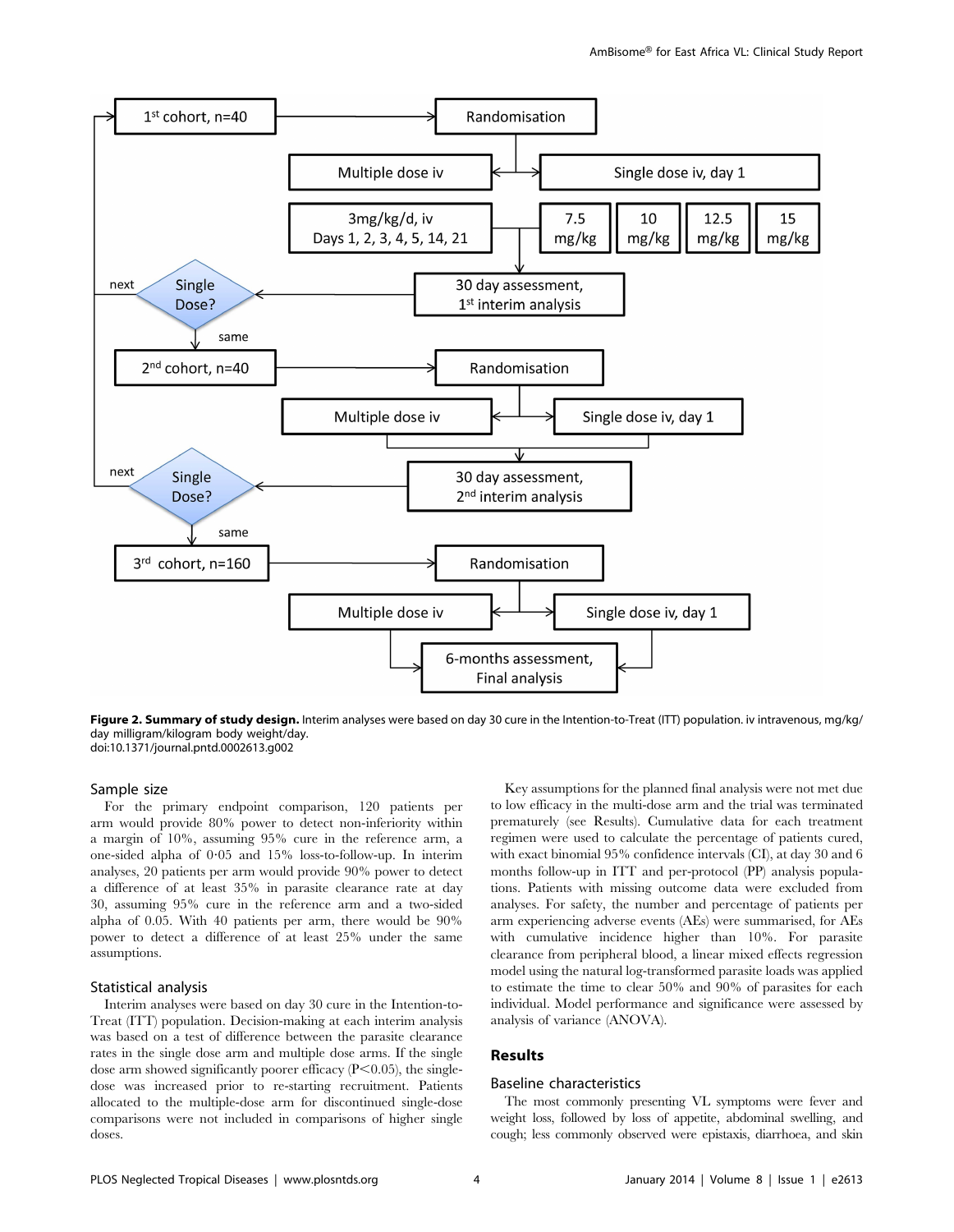Table 1. Baseline data on patient demographics, clinical characteristics and laboratory values.

|                            |                                | Multiple dose 21 mg/kg<br>$N = 63$ | Single dose 7.5 mg/kg<br>$N = 21$ | Single dose 10 mg/kg<br>$N = 40$ |
|----------------------------|--------------------------------|------------------------------------|-----------------------------------|----------------------------------|
| Age in years               | Mean (SD)                      | 16(9.0)                            | 21(9.2)                           | 14(7.4)                          |
|                            | Children (4-17 y), n (%)       | 37 (59)                            | 4 (19)                            | 25(63)                           |
|                            | Adults $(\geq 18$ y), n $(\%)$ | 26(41)                             | 17(81)                            | 15(37)                           |
| <b>Sex</b>                 | Female, n (%)                  | 10(16)                             | 2(11)                             | 10(25)                           |
|                            | Male, n (%)                    | 53 (84)                            | 19 (91)                           | 30(75)                           |
| Spleen size in cm          | Mean (SD)                      | 9.5(5.3)                           | 12.0(6.0)                         | 9.1(5.3)                         |
| Nutritional status†        | Weight [kg], mean (SD)         | 36 (14.5)                          | 44 (12.2)                         | 33 (14.4)                        |
|                            | Severe underweight, n (%)      | 18 (29)                            | 9(43)                             | 11(28)                           |
|                            | Underweight, n (%)             | 22(35)                             | 7(33)                             | 17(43)                           |
|                            | Normal weight, n (%)           | 22 (35)                            | 5(24)                             | 12(30)                           |
| Hemoglobin (g/dl)          | Mean (SD)                      | 7.9(1.7)                           | 7.7(1.6)                          | 7.7(1.4)                         |
| AST                        | Mean (SD)                      | 52 (27.1)                          | 48 (28.5)                         | 54 (29.0)                        |
| ALT                        | Mean (SD)                      | 32 (20.7)                          | 35(21.3)                          | 33 (20.0)                        |
| Parasite Count (log scale) | $6+$ , n $(%)$                 | 2(3)                               | 2(10)                             | $\mathbf 0$                      |
|                            | $5+$ , n $(%)$                 | 7(11)                              | 5(23)                             | 7(18)                            |
|                            | 4+, $n$ (%)                    | 14 (22)                            | 6(29)                             | 4(10)                            |
|                            | $3+$ , n $(%)$                 | 15(23)                             | 4(19)                             | 9(22)                            |
|                            | $2+$ , n $(%)$                 | 11(17)                             | 4 (19)                            | 9(22)                            |
|                            | $1+$ , n $(%)$                 | 12(20)                             | $\mathbf 0$                       | 10(25)                           |
|                            | 0 or missing, $n$ (%)          | $2*$ (3)                           | 0                                 | $1***$ (3)                       |

Data are n (%) or means (SD). AST aspartate aminotransferase, ALT alanine aminotransferase.

 $^\dagger$ classified using weight for height and BMI for age in those aged  $\leq$ 19 years and BMI in those aged  $>$ 19: normal if  $-$ 2SD $\leq$  weight for height or BMI for age  $<$ +1SD or  $18.5 \leq$ BMI<25.0; underweight if  $-35D \leq$  weight for height or BMI for age < -2SD or 16.0≤BMI<18.5; severely underweight if weight for height or BMI for age < -3SD or BMI<16.0.

\*1 case of unconfirmed VL with no parasites detected (major protocol deviation, excluded from analysis) and one case of no parasite count recorded on a log scale in which VL was confirmed by lymph node aspirate.

\*\*no parasite count recorded on a log scale in which VL was confirmed by lymph node aspirate.

doi:10.1371/journal.pntd.0002613.t001

lesions. Other characteristics of patients at entry to the trial are summarized in Table 1. Overall, 82% of patients were male and about half were children. About two thirds of patients were underweight or severely underweight. Mean haemoglobin concentrations were  $<8.0$  g/dl, and anaemia was common, but neither baseline laboratory parameters nor vital signs suggested any major difference among dose groups. Baseline characteristics were generally comparable in the multiple and the 10 mg/kg single dose group, whereas the smaller 7.5 mg/kg dose group showed some imbalances: on average, patients in this group were older and accordingly had higher body weight and larger spleen size, but also had the highest baseline parasitaemia. Patients were younger in Kassab  $(10.5 \pm 5.0 \text{ years})$  than in Gondar (20 $\cdot$ 9±6 $\cdot$ 3) or Arba Minch (17 $\cdot$ 4±10 $\cdot$ 2 in) and more often female in Kassab (33.3%) than in Gondar (10.5%) or Arba Minch (12%). In Arba Minch, they were more often normal weight  $(42.0\%)$ than in Gondar  $(21.1\%)$  or Kassab  $(28.6\%)$ .

#### Efficacy

In the first section of Table 2, parasite clearance rates at day 30 are shown for the three interim analyses. Summary data for the parasite clearance rate at day 30 and the cure rate at 6 months are shown for all patients and for those treated at each of the 3 centres. The IC and DC rates with the standard multiple dose treatment were both 85%. IC rates with single doses of 7?5 and 10 mg/kg were 50% and 73%, respectively; and DC rates were lower, at

40% and 58%, respectively. However, there were variations in treatment response between treatment centres, with poor efficacy in Kassab and Gondar, particularly with single doses. By contrast, at Arba Minch, the multiple doses as well as the single dose of 10 mg/kg resulted in complete cure, and treatment failures were observed with the  $7.5$  mg/kg dose only. All non-responders were cured after receiving rescue medication.

#### Early termination

For the first interim analysis, comparing the  $7.5 \text{ mg/kg}$  single dose to the multiple dose regimen with 20 and 18 patients per arm, respectively, in the two Ethiopian sites, the stopping rule was met (Table 2: Fisher's exact test,  $p = 0.015$ ). The single dose was increased to 10 mg/kg, and recruitment restarted at both Ethiopian sites and in an additional site, Kassab, Sudan. There was no significant difference in efficacy found at the next interim analysis comparing 10 mg/kg to the multiple dose arm  $(p = 0.748)$ , but when 44 patients had been recruited into the multiple dose and 40 patients into the 10 mg/kg single-dose arm, the third interim analysis indicated unexpectedly low initial cure rates in both arms; 84% in the multiple dose and 73% in the single-dose arm. The stopping rule was not met (chi-squared test, p = 0.196), but based on the observed poor efficacy overall, and following discussions with the Data Safety and Monitoring Board (DSMB) and investigators, the sponsor terminated the trial.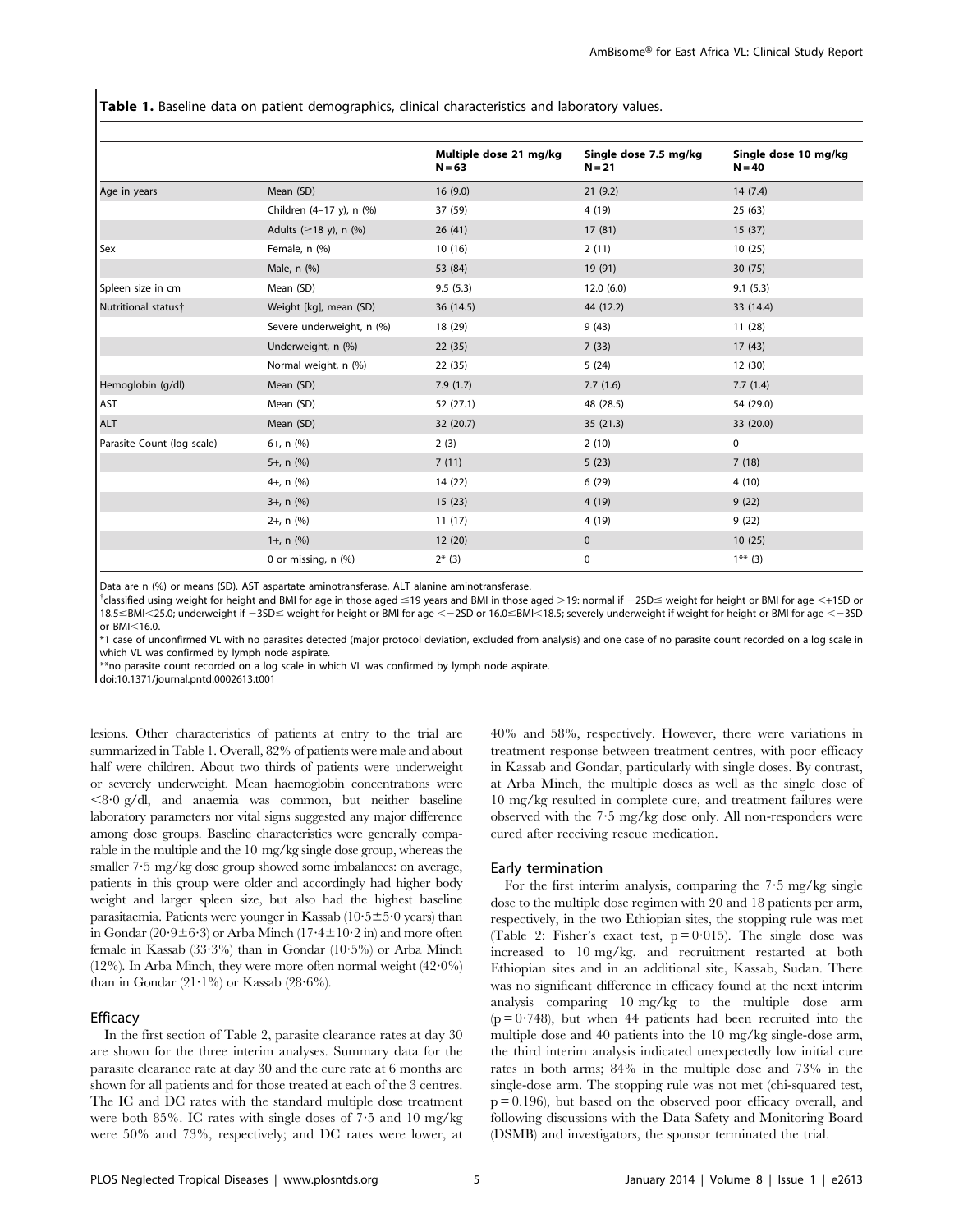Table 2. Interim analyses and non-comparative efficacy analysis for primary (day 210) and secondary (day 30) end points.

|                                      | <b>Multiple dose</b> |                       |           |                          | Single dose |                          |    | Single dose |                          |
|--------------------------------------|----------------------|-----------------------|-----------|--------------------------|-------------|--------------------------|----|-------------|--------------------------|
|                                      | $7\times3$ mg/kg     |                       |           | 7.5 mg/kg                |             | 10 mg/kg                 |    |             |                          |
| Parasite clearance at day 30 (IC)    | No of patients(N)    | No. cured $(n)$ $(%)$ | 95% CI*   | N                        | n (%)       | 95% CI*                  | N  | n(%)        | 95% CI*                  |
| Interim analysis 1‡                  | 18                   | 16 (89)               | $65 - 99$ | 20                       | 10(50)      | $27 - 73$                |    |             | $\overline{\phantom{a}}$ |
| Interim analysis 2**                 | 25                   | 19 (74)               | $55 - 91$ |                          |             |                          | 20 | 16(80)      | 56-94                    |
| Interim analysis 3§                  | 44                   | 37 (84)               | $70 - 93$ |                          |             |                          | 40 | 29(73)      | $56 - 85$                |
| Cure at Day 30                       |                      |                       |           |                          |             |                          |    |             |                          |
| Overall                              | $62^{\Phi}$          | 53 (85)               | $74 - 93$ | 20                       | 10(50)      | $27 - 73$                | 40 | 29(73)      | $56 - 85$                |
| Kassab, Sudan                        | 18                   | 16 (89)               | $65 - 99$ | $\overline{\phantom{a}}$ |             | ٠                        | 18 | 13(72)      | $47 - 90$                |
| Gondar, Ethiopia                     | 20                   | 13(65)                | $41 - 85$ | 9                        | 2(22)       | $3 - 60$                 | 9  | 3(33)       | $7 - 70$                 |
| Arba Minch, Ethiopia                 | 24                   | 24 (100)              | 86-100+   | 11                       | 8(73)       | 39-94                    | 13 | 13 (100)    | 75-100+                  |
| Cure at Day 210 (6 months follow-up) |                      |                       |           |                          |             |                          |    |             |                          |
| Overall                              | $54^{\circ}$         | 46 (85)               | $73 - 93$ | 20                       | 8(40)       | $19 - 64$                | 40 | 23 (58)     | $41 - 73$                |
| Kassab, Sudan                        | 17                   | 13 (76)               | $50 - 93$ |                          |             | $\overline{\phantom{a}}$ | 18 | 7(39)       | $17 - 64$                |
| Gondar, Ethiopia                     | 14                   | 10(71)                | $42 - 92$ | 9                        | 1(11)       | $< 1 - 48$               | 9  | 3(33)       | $7 - 70$                 |
| Arba Minch, Ethiopia                 | 23                   | 23 (100)              | 83-100+   | 11                       | 7(64)       | $31 - 89$                | 13 | 13 (100)    | 75-100+                  |

Intention-to-Treat and Per-Protocol complete-case analysis populations were identical at day 30 & day 210.

\*Exact binomial 95% confidence interval (CI).

{ One-sided 97.5% confidence interval.

` Multiple versus 7.5 mg/kg single dose; p-value = 0.015 (Fisher's exact test): Dose escalation rule met; increase dosage to 10 mg/kg & continue recruitment.

\*\*Multiple versus 10 mg/kg single dose; p value = 0.748 from chi-square test of difference between arms: Dose escalation rule not met; continue recruitment (same dosage in single-dose arm).

<sup>5</sup>Includes patients in Interim analysis 2. Multiple versus 10 mg/kg single dose; p-value = 0.196 from chi-square test of difference between arms: Dose escalation rule not met; concerns arose regarding low cure in each arm and recruitment not continued.

 $^{\phi}$ 8 patients lost to follow-up by day 210 (all from the multiple-dose arm).

doi:10.1371/journal.pntd.0002613.t002

At that time, a total of 124 patients had been enrolled into the trial; 63 had received the multiple dose regimen, 20 patients received a single dose of 7?5 mg/kg dose and 41 patients received a single dose of 10 mg/kg (figure 1).

#### Safety

TEAE were common regardless of dose regimen. Severity was mostly mild or moderate and only about 2% of TEAE were rated severe, mostly with respect to laboratory measurements. There was one non-fatal SAE, a pneumonia deemed unlikely related to the drug, and one death due to snakebite. AEs for which relatedness could not be excluded are listed in Table 3. These potential adverse drug reactions were seen in all the three dose groups and occurred in both the multiple and the higher single dose groups with similar frequencies.

#### Pharmacodynamics

At baseline, semi-quantitative microscopy counts on bone marrow aspirates correlated well with parasite loads in peripheral blood when assessed by qRT-PCR  $(R^2: 0.77, p<0.01)$ . Mean natural log-normalized parasite loads (P) were comparable in the single and multiple dose groups  $(6.4 \ln P/mL, 95\% CI: 4.6-8.2$ versus 5 $\cdot$ 1 lnP/mL, 95%CI: 3 $\cdot$ 3–6 $\cdot$ 8; p = 0 $\cdot$ 358) at baseline. Three out of the 5 patients of each group had baseline blood parasite loads  $>50$  per mL and these had clearance rates assessed and modelled over the first 7 days. Mean parasite clearance rates were significantly different between the single and the multiple dose group (0.35 per day,  $95\%$ CI: 0.00-0.70 versus 1.14 per day, 95%CI:  $0.78-1.50$ ;  $p = 0.012$ ) as early as day 3 (Figure 3), corresponding to mean parasite elimination half-lives of  $1.97$  days

 $(95\% \text{ CI: } 0.99-278)$  for the single-dose group and  $0.61$  days  $(95\% CI: 0.46-0.89)$  for the multiple dose group. Time required for 90% parasite clearance for single-dose and multiple-dose groups was estimated at  $6.55$  (95% CI:  $3.29 - 923$ ) and  $2.02$  (95% CI:  $1.53-2.95$ ) days, respectively. One patient in the single dose group had a low blood parasite load at baseline, which increased until day 30, but was no longer detectable after rescue treatment.

# Discussion

We investigated the efficacy of AmBisome® given as multiple or single dose regimens for treatment of VL in eastern Africa. The aim was to determine the minimum efficacious dose and safety of treatments in HIV-uninfected patients. However, the study had to be prematurely terminated due to unacceptably low efficacy in both the single and multiple dose treatment arms, with a cure rate of only 85% in the multiple-dose arm. Adverse effects of treatment in this study were in line with the current drug label.

The overall low efficacy was unexpected, as total doses of 10 mg/kg and above resulted in DC rates of at least 90% in a trial in Kenya [13]. The trial was not powered for data analysis by geographical location (centre) and the results may have been due to chance, but both the 10 mg/kg single dose and 21 mg/kg multiple dose regimens appeared to work very well in the small number of patients treated in Arba Minch Hospital (southern Ethiopia). We have little explanation for the overall poor response seen in this study or for the observed geographical variations. Previously, similar geographical variation in treatment response in these three sites was seen for daily doses of 11 mg/kg body weight paromomycin base over 21 days [7], a regimen which had also proven efficacious in India [18]. Methodological bias is unlikely in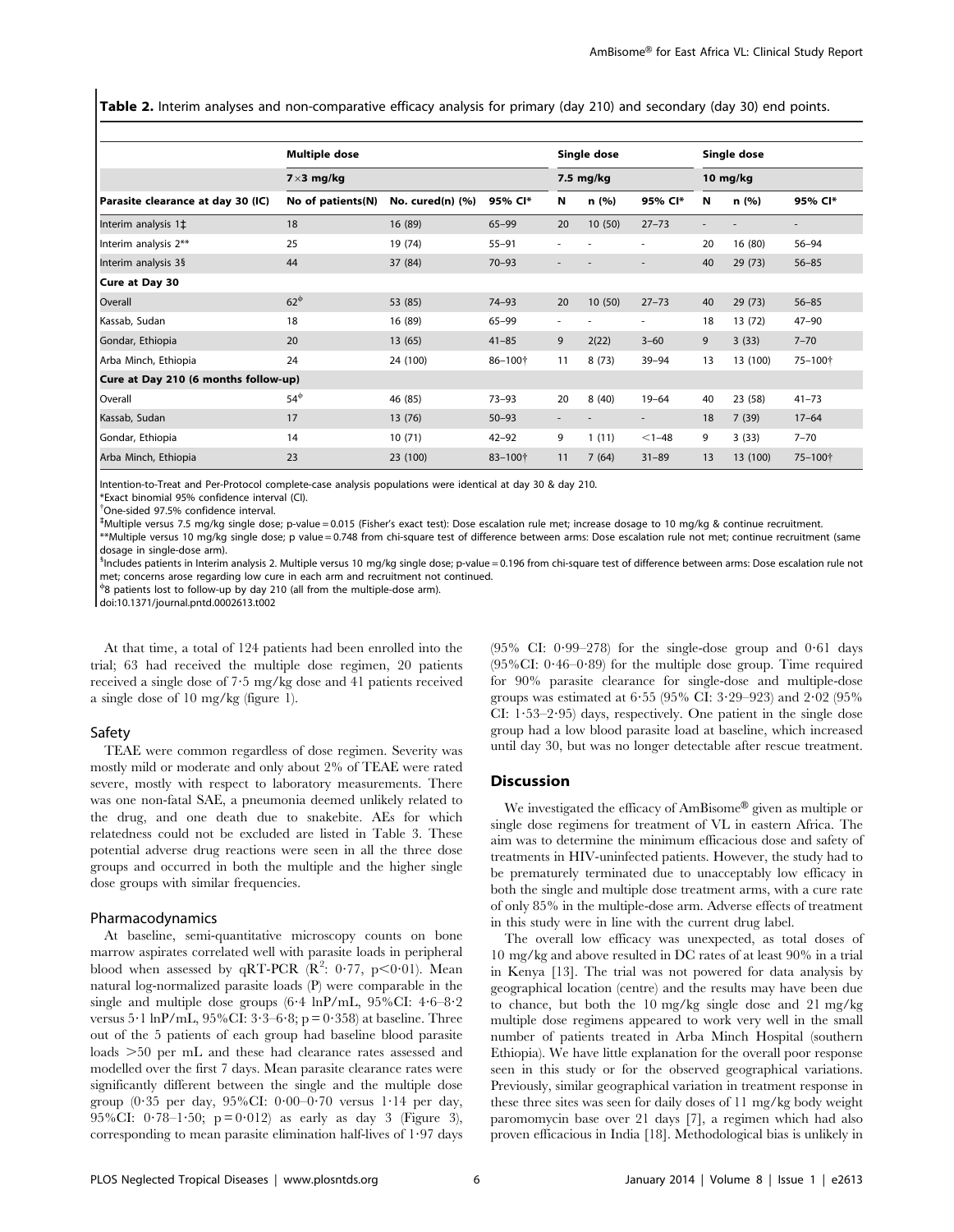Table 3. Infusion-related and drug-related treatment emergent AEs.

|                                                                                                   | Multiple, 21 mg/kg | Single, 7.5 mg/kg | Single, 10 mg/kg<br>$N = 40$ |  |
|---------------------------------------------------------------------------------------------------|--------------------|-------------------|------------------------------|--|
| Total number of patients randomised                                                               | $N = 63$           | $N = 21$          |                              |  |
| Number of patients with any infusion-related AE, n (%)                                            | 22 (35)            | 4 (19)            | 17(43)                       |  |
| Infusion related AE by MedDRA preferred term                                                      |                    |                   |                              |  |
| Vomiting                                                                                          | 2(3)               | 0(0)              | 0(0)                         |  |
| Chills                                                                                            | 0(0)               | 0(0)              | 1(3)                         |  |
| Pyrexia                                                                                           | 17(27)             | 0(0)              | 14 (35)                      |  |
| Arthalgia                                                                                         | 4(6)               | 3(14)             | 1(3)                         |  |
| <b>Back Pain</b>                                                                                  | 1(2)               | 1(5)              | 2(5)                         |  |
| Hypertension                                                                                      | 1(2)               | 0(0)              | 0(0)                         |  |
| Number of patients with TEADR, n (%)* (with cumulate incidence of 10%<br>or greater in any group) | 56 (89)            | 20 (95)           | 36 (90)                      |  |
| TEADR by MedDRA preferred term                                                                    |                    |                   |                              |  |
| Anaemia                                                                                           | 3(5)               | 1(5)              | 7(18)                        |  |
| Thrombocytosis                                                                                    | 5(8)               | 0(0)              | 6(15)                        |  |
| Pyrexia                                                                                           | 20 (32)            | 1(5)              | 14 (35)                      |  |
| Alanine aminotransferase increased                                                                | 17(27)             | 13(62)            | 11(28)                       |  |
| Asparate aminotransferatase increased                                                             | 22 (35)            | 14(67)            | 13(33)                       |  |
| Blood creatinine increased                                                                        | 9(14)              | 1(5)              | 4(10)                        |  |
| Blood magnesium abnormal                                                                          | 2(3)               | 0(0)              | 4(10)                        |  |
| Blood magnesium decreased                                                                         | 10(16)             | 9(43)             | 6(15)                        |  |
| Blood potassium decreased                                                                         | 4(6)               | 9(43)             | 1(3)                         |  |
| Blood sodium decreased                                                                            | 8(13)              | 7(33)             | 1(3)                         |  |
| Hypermagnesaemia                                                                                  | 6(10)              | 0(0)              | 4(10)                        |  |
| Hypokalaemia                                                                                      | 30 (48)            | 4 (19)            | 16(40)                       |  |
| Hypomagnesaemia                                                                                   | 7(11)              | 0(0)              | 8(20)                        |  |
| Arthralgia                                                                                        | 4(6)               | 3(14)             | 1(3)                         |  |
| Azotaemia                                                                                         | 8(13)              | 0(0)              | 8(20)                        |  |
| Renal impairment                                                                                  | 0(0)               | 0(0)              | 4 $(10)$ **                  |  |

TEADR = treatment emergent adverse drug reaction; treatment emergent = onset between day 1 and day 60 inclusive; adverse drug reaction if investigator judged relationship to treatment as ''probable'', ''possible'' or ''unlikely''.

\*This includes patients with infusion related reactions.

\*\*Renal impairment: 3 mild cases and 1 moderate as graded by investigator, all resolved during study period.

doi:10.1371/journal.pntd.0002613.t003

this randomized trial, but differences in base line patient characteristics between the three trial sites could have possibly introduced bias, leading to variation in treatment response. In Arba Minch, about 16% of patients were severely underweight, as compared to more than twice as many in the two sites with poorer responses. However, in all sites, between 58% and 79% of patients were underweight or severely underweight. As poor treatment response was not restricted to the severely underweight patients only, mechanisms are likely to be more complex. Furthermore, the single dose trial in India did not have stricter inclusion/exclusion criteria (it included patients with severe malnutrition) and had a population of patients comparable with ours in terms of mean age and body weight [18]. It is possible that other factors, such as haemoglobin and immunity, may play a role; however, it is unlikely that they can account for the large differences seen between India and eastern Africa or within Africa. The poor response may relate to characteristics of either the host or the parasite or a combination of both. Of note, the disease ecology in Kenya and southern Ethiopia is similar in terms of transmission cycle, as is also the case between the north Ethiopia and eastern Sudan VL [19]. Regarding the parasite; susceptibility to treatments (e.g. SSG) is known to be different in Africa and India, although development of resistance is unlikely to account for the poor response in this study. In Africa, resistance has generally not been an issue and amphotericin B has not been widely used. Of the two closely related Leishmania species of the L. donovani complex that cause VL (L. donovani and L. infantum/chagasi), only the former exists in eastern Africa. However, recent studies employing microsatellite markers have revealed the existence of genetically varied populations of L. donovani in south and north Ethiopia [20]. Whether such genetic variation accounts for the difference in treatment outcomes remains to be determined. Currently ongoing drug susceptibility testing may give some clues. Due to early termination of the study, results were not conclusive regarding the primary objective, i.e. the efficacy comparison of single and multiple doses. However, pharmacodynamic data suggests a benefit of multiple doses on peripheral parasite clearance. On day 3 of treatment, differences in peripheral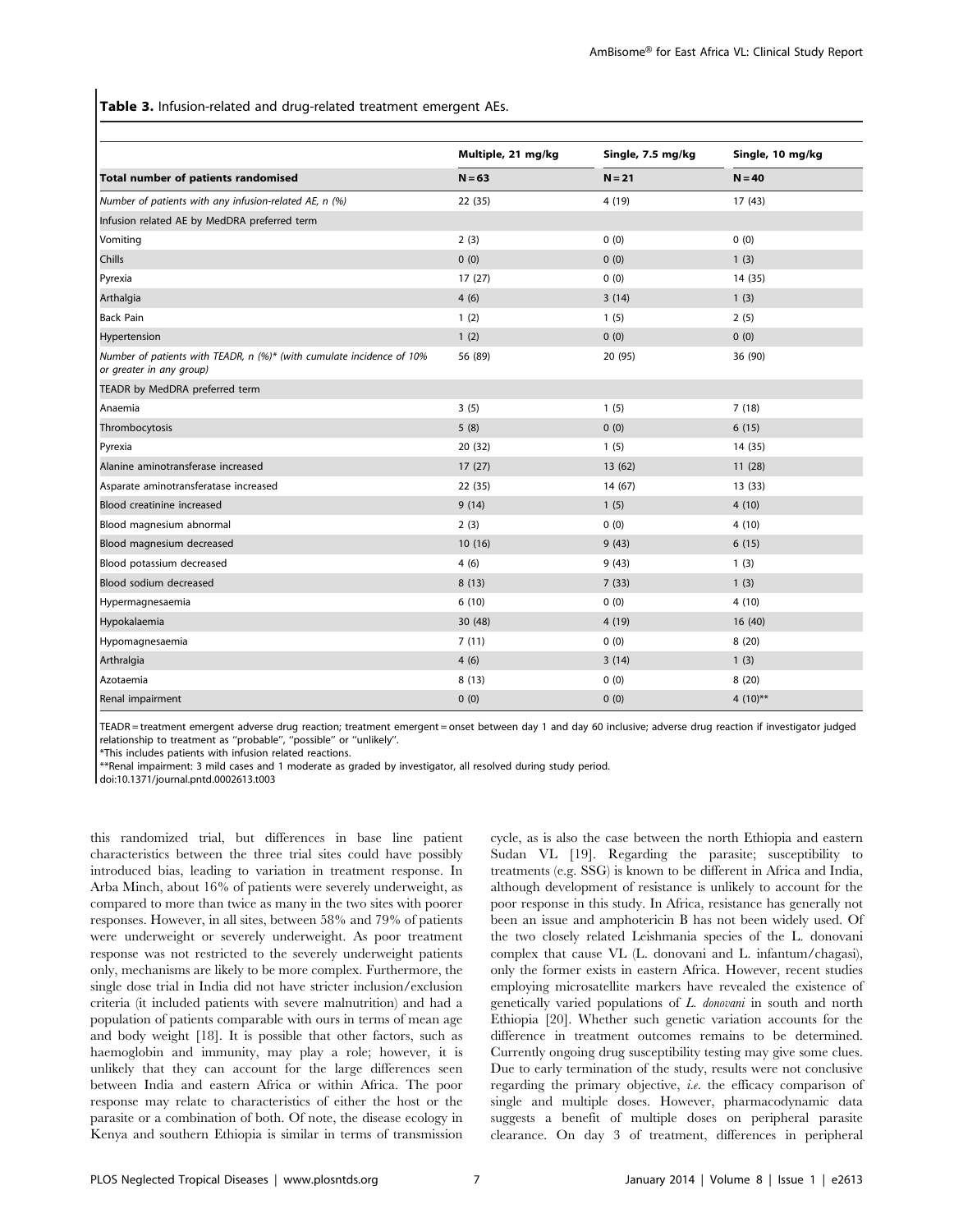![](_page_7_Figure_1.jpeg)

Figure 3. Parasite clearance from peripheral blood. Comparison of parasite clearance rates from peripheral blood in single (10 mg/kg) and multiple dose (7 x 3 mg/kg) regimens of AmBisome®. Data are from 5 consenting patients in each of the 10 mg/kg single-dose and multiple-dose arms. doi:10.1371/journal.pntd.0002613.g003

parasite clearance were significant, even though total administered doses up to this time point were comparable in both arms (10 versus 9 mg/kg, respectively). This suggests a possible role for the frequency of administration. This would need to be confirmed by further studies, but is supported by the relatively high cure rate achieved in single dose patients rescued by additional standard multiple dose regimen. Even in India, where efficacy of single doses was shown to be good, it was lower than multiple dose regimens [21,22]. In eastern Africa, there might be no optimal montherapy dosing regimen of AmBisome® for VL but combination therapies including AmBisome® are still of interest and under investigation [23]. In this respect, qRT-PCR results are interesting, although its use in Africa might be hampered by relatively low blood parasitaemia at baseline and the prohibitive cost of the test. More sensitive prognostic pharmacodynamic biomarkers, applicable in all patients, are needed to monitor treatment response.

# Conclusion

AmBisome® in single doses of up to 10 mg/kg is suboptimal for eastern African VL patients. A higher dose of 21 mg/kg administered in multiple doses was also far less effective than anticipated. In a small number of patients, no treatment failures occurred in patients from south Ethiopia treated in Arba Minch Hospital either with 10 mg/kg single dose or 21 mg/kg divided doses. The tested AmBisome® regimens would not be suitable for VL treatment across eastern Africa, and an optimal single dose that could be included in shorter and simplified treatment regimens of antileishmanial drugs across all VL endemic regions of eastern Africa was not identified. Efficacy of AmBisome®for the treatment of VL in eastern Africa was variable and overall lower than in India.

# Supporting Information

Checklist S1 CONSORT checklist. (DOC)

Text S1 Study protocol. (PDF)

# Acknowledgments

Our thanks go to: 1) the Food, Medicines, and Health Care Administration & Control Authority (FMHACA) of Ethiopia, 2) the Federal Ministry of Health – Government of Ethiopia, 3) the Ministry of Gedaref state, Sudan, 4) The Regional Health Bureaus in SNNP-RG (South Ethiopia) and Amhara Regional State (north Ethiopia), 5) The College of Health Sciences – Addis Ababa University, and 6) Institute of Endemic Diseases - Sudan. We give a special recognition to the clinical monitors' team and the Data and Safety Monitoring Board.

# Author Contributions

Conceived and designed the experiments: AH TE EAGK AMM MB MW SE PGS. Performed the experiments: TW BMY WHal AAA ZH SY WHai RK TPCD GJS. Analyzed the data: TE RO SE PGS AH EAGK RK AMM TPCD GJS. Contributed reagents/materials/analysis tools: TPCD GJS TE PGS. Wrote the paper: TE AH EAGK AMM PGS MW AMEH SE.